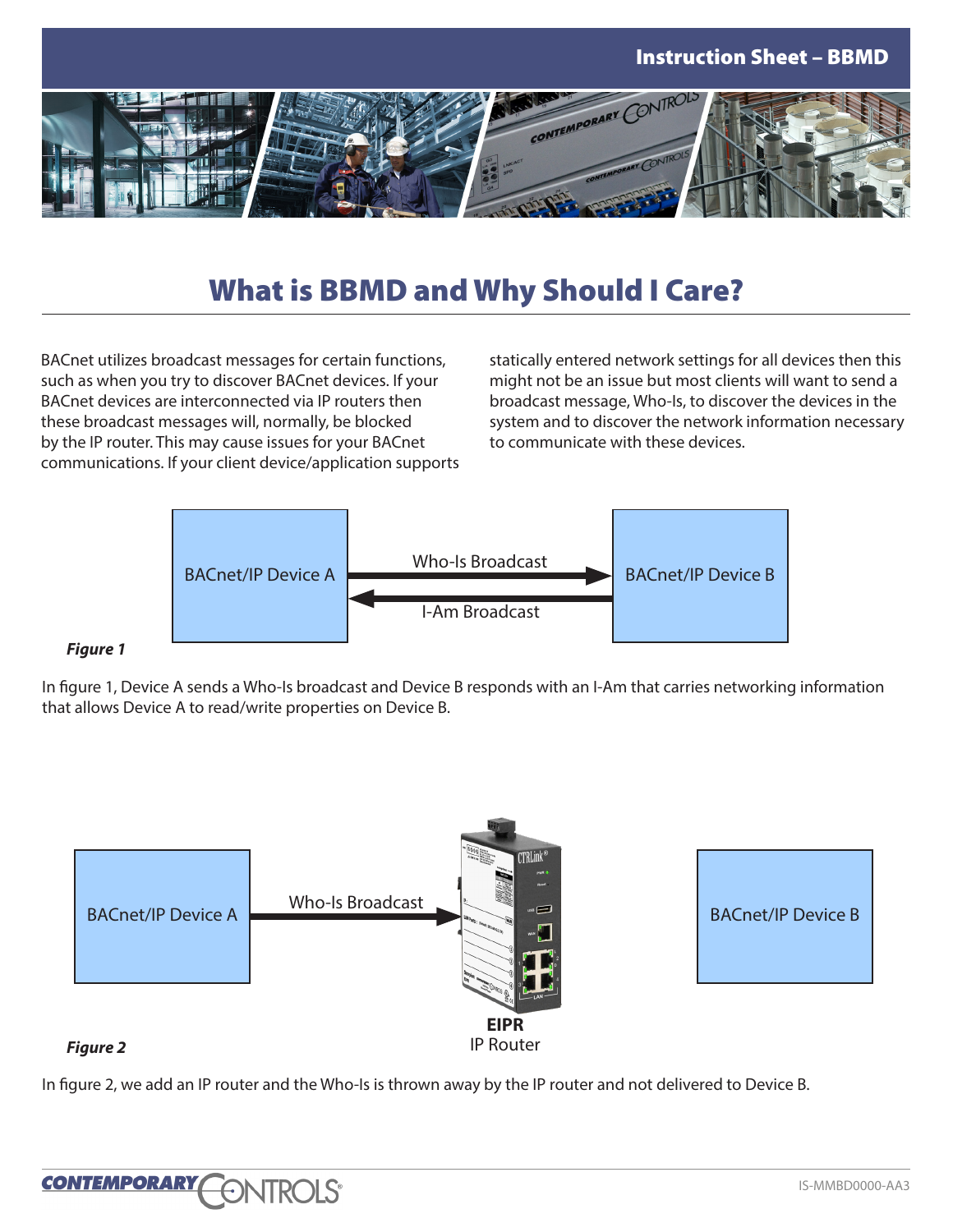BACnet solves the IP router issue by utilizing a BACnet/ IP Broadcast Management Device (BBMD). The BBMD will send any received broadcast messages as directed messages through the IP router to its partner BBMD devices. For this to work you must configure each BBMD with the IP addresses of all other BBMDs. Or you can have all BBMDs send their broadcast messages to one centrally located BBMD, however, all client devices must utilize the central BBMD. These entries go into the BBMD's Broadcast Distribution Table (BDT).

Many BACnet/IP devices or applications also support a feature entitled Foreign Device Registration (FDR). FDR allows the BACnet/IP device or application to send its broadcast messages to a BBMD. The BBMD will then forward these broadcast messages to all other BBMDs and all other FDR devices. If a subnet has only FDR supported devices then it does not need a local BBMD. These devices can register with a BBMD on another subnet.



## *Figure 3*

In figure 3, we add the BBMD (Contemporary Control's BASrouter) and Device A uses its FDR to send a directed message through the IP router to the BBMD, which passes the Who-Is onto Device B.



### *Figure 4*

In figure 4, we have multiple BASrouters and one central BBMD. The BASrouters would have one entry in their BDT, the IP address of the Central BBMD.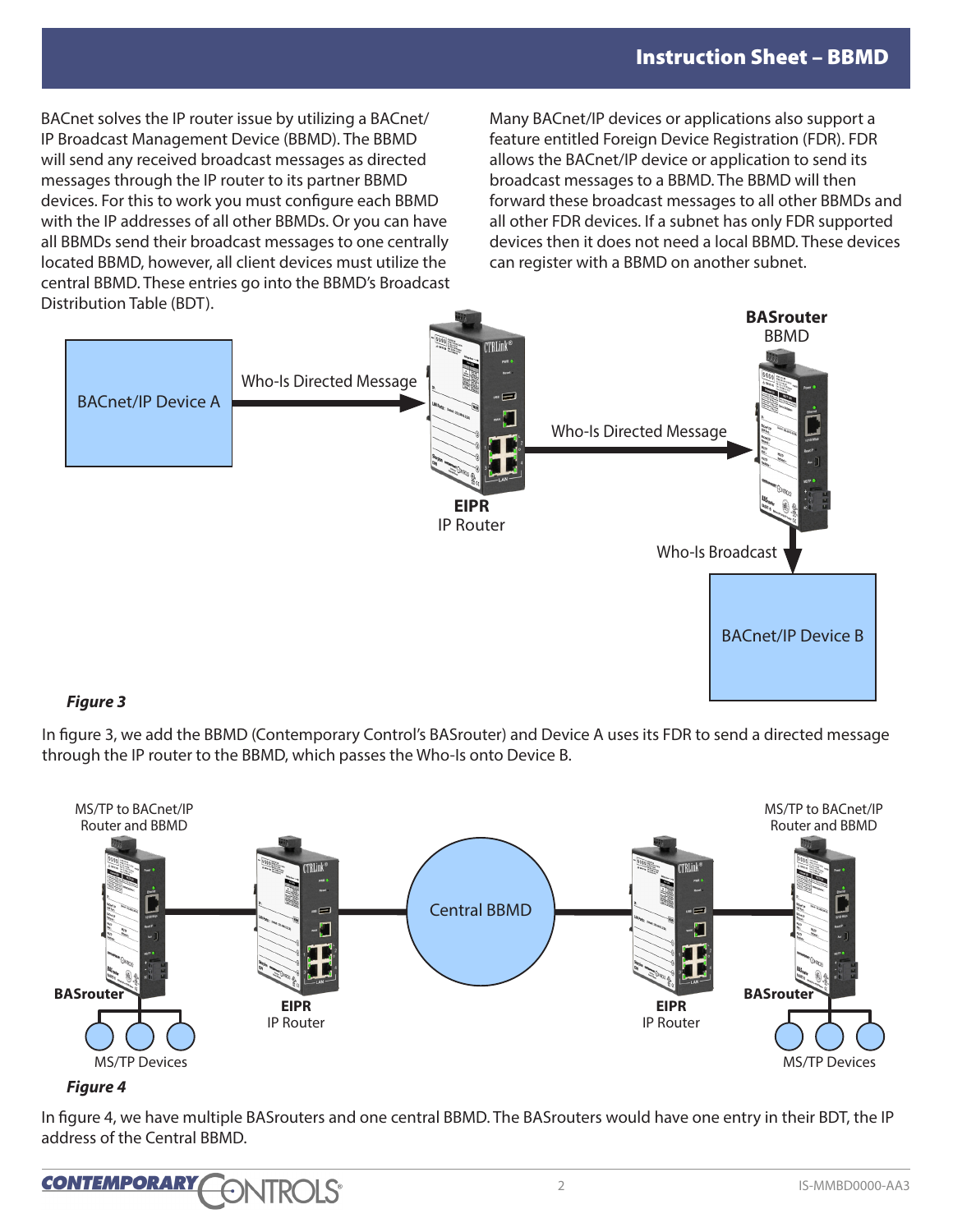## **What if the IP router has a firewall?**

A firewall will block messages which originate on the WAN side and will allow messages which originate on the LAN side to pass. The responses to the LAN messages can also pass through the firewall. This is important when connecting an IP router directly to the Internet. In the previous examples the firewall in the IP routers were disabled. While enabling the firewall is important when connecting the IP router to the Internet, it can cause complications for BACnet communications.

When a firewall is enabled in the IP router then it must be configured to port forward a specific port to the local

BBMD for BACnet communications to originate on the WAN side and pass through the IP router. Normally this port is 47808 (BAC0 in hex), however, read the following section "With Great Power Comes Great Responsibility" when connecting your BACnet networks to the Internet. Also, the BBMD communications must appear as if they were using the public IP addresses (Internet addresses) of the IP routers. On the BASrouter from Contemporary Controls you would change the public IP address setting from 0.0.0.0 to the public IP address of IP router which is port forwarding BACnet communications to the BAS router.



## *Figure 5*

In figure 5, we have an example network where the IP router has its port 47808 port forwarded to the BASrouter and the BASrouter has its public IP address set to the IP router's public IP address of 1.2.3.4. Figure 6 shows the public IP address webpage setting.

| Secondary BACnet/IP UDP Port          | 0000        |
|---------------------------------------|-------------|
| Secondary BACnet/IP<br><b>Network</b> | $\mathbf 0$ |
| <b>Public IP Address</b>              | 1.2.3.4     |

### *Figure 6*

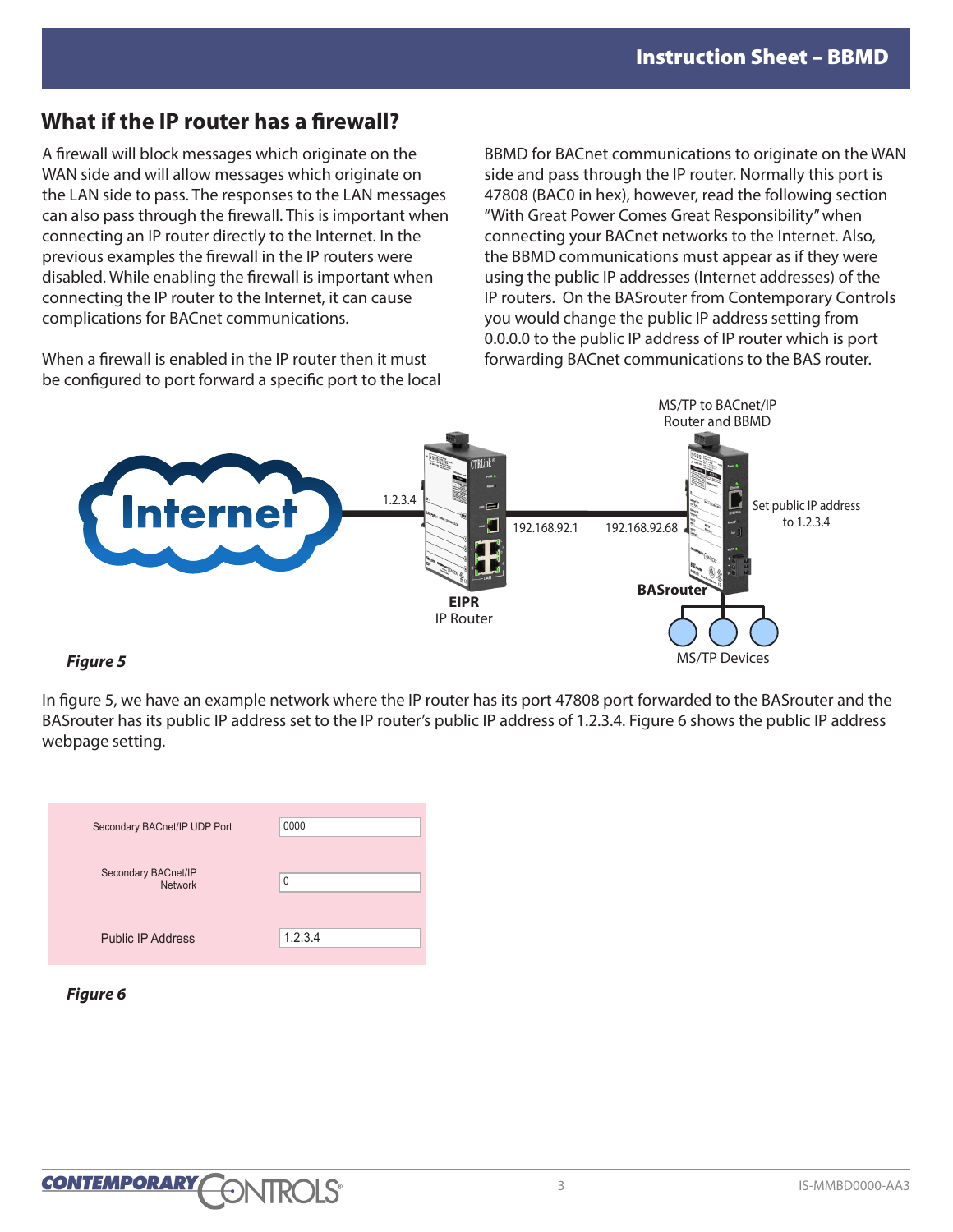## **What if I have I two BACnet routers on my subnet?**

In the previous example all BACnet/IP messages were forwarded through the IP router to one IP device, the BASrouter. However, if there are multiple BASrouters, or other BACnet/IP devices, then the device receiving all BACnet/IP traffic from the IP router will need to forward this traffic to the rest of the network. The BASrouter can provide this feature.

As discussed in the previous example the BASrouter appeared to the Internet to be 1.2.3.4 using port 47808. If you have multiple BASrouters or other BACnet devices on the same side of the IP router then each of these devices cannot be 1.2.3.4:47808. Luckily BACnet has a solution

for this, see 135-2010 J.7.8 (BBMD with Network Address Translation). The BASrouter supports this feature. In BACnet/IP all devices must use the same port number to communicate directly. If you have devices communicating with port 47808 and 47809 they cannot communicate together, even if they are connected to the same Ethernet switch. To do so would require a BACnet router. The BASrouter can route messages from one port number, say 47808 and another port number, say 47809. Because of this feature and the BBMD support, the BASrouter can support multiple local BACnet/IP devices when connected to an IP router with firewall enabled (some may call this a NAT router or PAT router).



## *Figure 7*

In figure 7, we have the top BASrouter receiving all BACnet traffic from the Internet as the IP router is port forwarding all BACnet traffic to this BASrouter. The top BASrouter is then forwarding the traffic to the lower BASrouter (and to any other connected BACnet devices). The rest of the local BACnet/IP devices should use port 47808 (BAC0) for their communications. One thing to note is that the Internet BACnet communications now must use port BAC1 or 47809. You can also change this around such that the Internet communications uses 47808 and the local devices use 47809. However, if possible change your Internet communication port numbers to something not related to BACnet. See the following section "With Great Power Comes Great Responsibility" when connecting your BACnet networks to the Internet. In either case the local BACnet communications must use a different port number than the one used on the Internet. This example can also scale to more local BACnet/IP devices.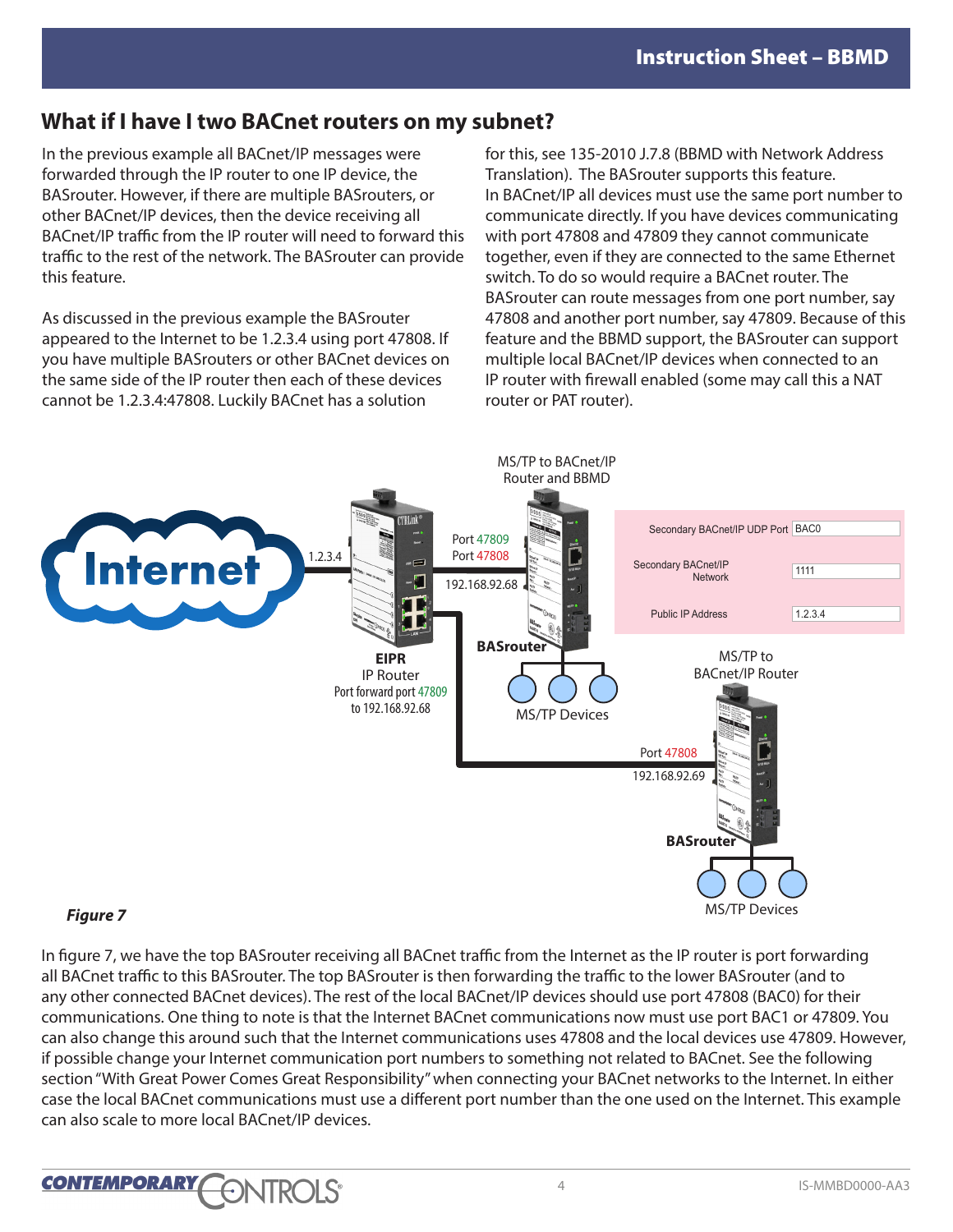## **With Great Power Comes Great Responsibility**

*Best Security Practices when using BBMD*

The BASrouter/BASrouterLX can provide a simple and easy way to get your BACnet MS/TP devices onto the Internet. However, you should give some consideration to how this is used. Remember, with great power comes great responsibility.



The BBMD and FDR features can allow devices/PCs on the Internet to communicate with your MS/TP devices. However, once these are in place this can also allow anyone else to also communicate with your MS/TP devices. Here are some suggestions on how to best protect yourself.

- 1. Change the BACnet port number you use on the Internet to something other than 47808. This is a well-known port number for BACnet. There are tools that can discover your BACnet devices using this port. Simply changing this to another value that is not associated with BACnet is a very good idea.
- 2. The BASrouter has two communication port numbers. Typically, these are 80 for the webpage and 47808 for BACnet communications. When you port forward Internet communications from your Internet connected IP router to the BASrouter you can decide if you want the BASrouter's webpages exposed as well as your BACnet communications. If you feel you need to expose your webpages, change the external port to something other than 80. This is the well-known port number for webpages. There are programs which are searching the Internet for interesting devices to talk to. They will try port 80. Change this to something not normally associated with webpages and they won't find you. Better yet don't expose the BASrouter webpages. This is not required during the normal operation once the device has been configured.
- 3. If you do expose the webpage to the Internet, make sure you change the user name and password from the defaults. This is good advice for any IP device on the Internet and should be done even if the BASrouter is not directly on the Internet.

4. The BASrouterLX has a "Allowlist" feature. This indicates which IP devices can communicate with your MS/TP devices. If your BASrouterLX is

on the Internet, this can control who can communicate through it and only allow your devices or PCs to communicate to your connected MS/TP network.

**EIPR**

5. To provide the best security, use a VPN to communicate with the BASrouter or BASrouterLX. You can connect the BASrouter or BASrouterLX to our EIPR-V with the RemoteVPN option. This will provide a secure VPN connection for the BACnet communications with your MS/TP devices over the Internet. Your PC, after loading the OpenVPN client, can communicate, in a secure manner over the Internet, through the EIPR-V to your BASrouter or BASrouterLX and then read/write your MS/TP devices. In the previous examples, you needed to perform a port forward from your Internet connected IP router to the BASrouter/BASrouterLX. With the EIPR-V and RemoteVPN option, this is not needed. The Internet connected IP router can remain unchanged and you will still be able to communicate with your MS/TP devices over the Internet, however, with much more security.